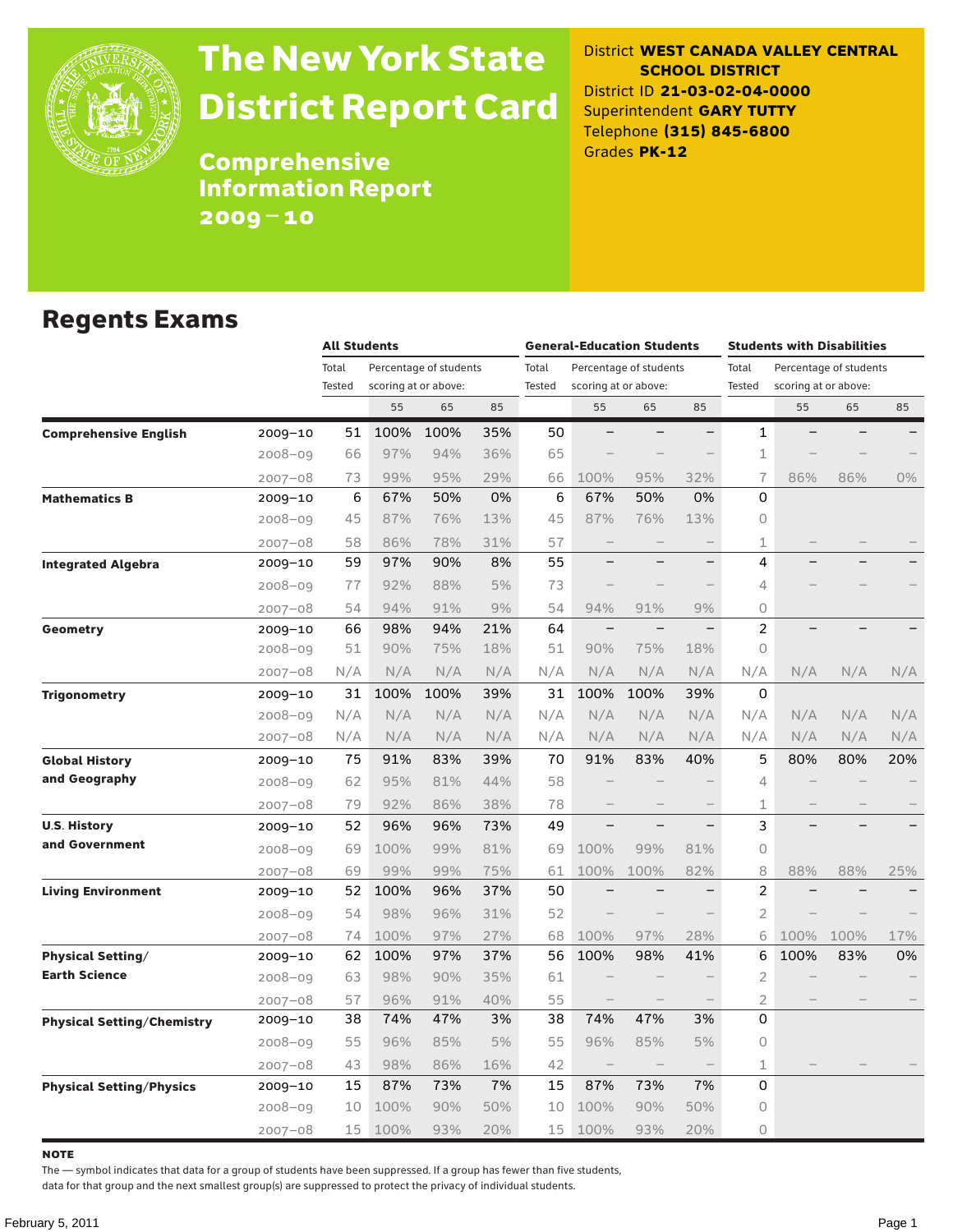### Regents Exams

|                              |             | <b>All Students</b> |      |                                                |     | <b>General-Education Students Students with Disabilities</b> |      |                                                |     |                 |                                                |    |    |
|------------------------------|-------------|---------------------|------|------------------------------------------------|-----|--------------------------------------------------------------|------|------------------------------------------------|-----|-----------------|------------------------------------------------|----|----|
|                              |             | Total<br>Tested     |      | Percentage of students<br>scoring at or above: |     | Total<br>Tested                                              |      | Percentage of students<br>scoring at or above: |     | Total<br>Tested | Percentage of students<br>scoring at or above: |    |    |
|                              |             |                     | 55   | 65                                             | 85  |                                                              | 55   | 65                                             | 85  |                 | 55                                             | 65 | 85 |
| <b>Comprehensive French</b>  | $2009 - 10$ | 5                   | 100% | 100%                                           | 80% | 5                                                            | 100% | 100%                                           | 80% | 0               |                                                |    |    |
|                              | $2008 - 09$ | 6                   | 100% | 100%                                           | 67% | 6                                                            | 100% | 100%                                           | 67% | 0               |                                                |    |    |
|                              | $2007 - 08$ | 34                  | 100% | 100%                                           | 68% | 34                                                           | 100% | 100%                                           | 68% | 0               |                                                |    |    |
| <b>Comprehensive German</b>  | $2009 - 10$ | 0                   |      |                                                |     | 0                                                            |      |                                                |     | 0               |                                                |    |    |
|                              | $2008 - 09$ | $\circ$             |      |                                                |     | 0                                                            |      |                                                |     | 0               |                                                |    |    |
|                              | $2007 - 08$ | 0                   |      |                                                |     | 0                                                            |      |                                                |     | 0               |                                                |    |    |
| <b>Comprehensive Hebrew</b>  | $2009 - 10$ | $\mathbf 0$         |      |                                                |     | 0                                                            |      |                                                |     | 0               |                                                |    |    |
|                              | $2008 - 09$ | $\circ$             |      |                                                |     | 0                                                            |      |                                                |     | $\Omega$        |                                                |    |    |
|                              | $2007 - 08$ | 0                   |      |                                                |     | 0                                                            |      |                                                |     | 0               |                                                |    |    |
| <b>Comprehensive Italian</b> | $2009 - 10$ | 0                   |      |                                                |     | 0                                                            |      |                                                |     | 0               |                                                |    |    |
|                              | $2008 - 09$ | $\circ$             |      |                                                |     | 0                                                            |      |                                                |     | $\circ$         |                                                |    |    |
|                              | $2007 - 08$ | 0                   |      |                                                |     | 0                                                            |      |                                                |     | $\circ$         |                                                |    |    |
| <b>Comprehensive Latin</b>   | $2009 - 10$ | 0                   |      |                                                |     | 0                                                            |      |                                                |     | $\Omega$        |                                                |    |    |
|                              | $2008 - 09$ | 0                   |      |                                                |     | 0                                                            |      |                                                |     | 0               |                                                |    |    |
|                              | $2007 - 08$ | 0                   |      |                                                |     | 0                                                            |      |                                                |     | $\circ$         |                                                |    |    |
| <b>Comprehensive Spanish</b> | $2009 - 10$ | 32                  | 97%  | 97%                                            | 41% | 32                                                           | 97%  | 97%                                            | 41% | $\Omega$        |                                                |    |    |
|                              | $2008 - 09$ | 30                  | 100% | 100%                                           | 47% | 30                                                           | 100% | 100%                                           | 47% | $\Omega$        |                                                |    |    |
|                              | $2007 - 08$ | $\circ$             |      |                                                |     | 0                                                            |      |                                                |     | 0               |                                                |    |    |

#### note

The — symbol indicates that data for a group of students have been suppressed. If a group has fewer than five students,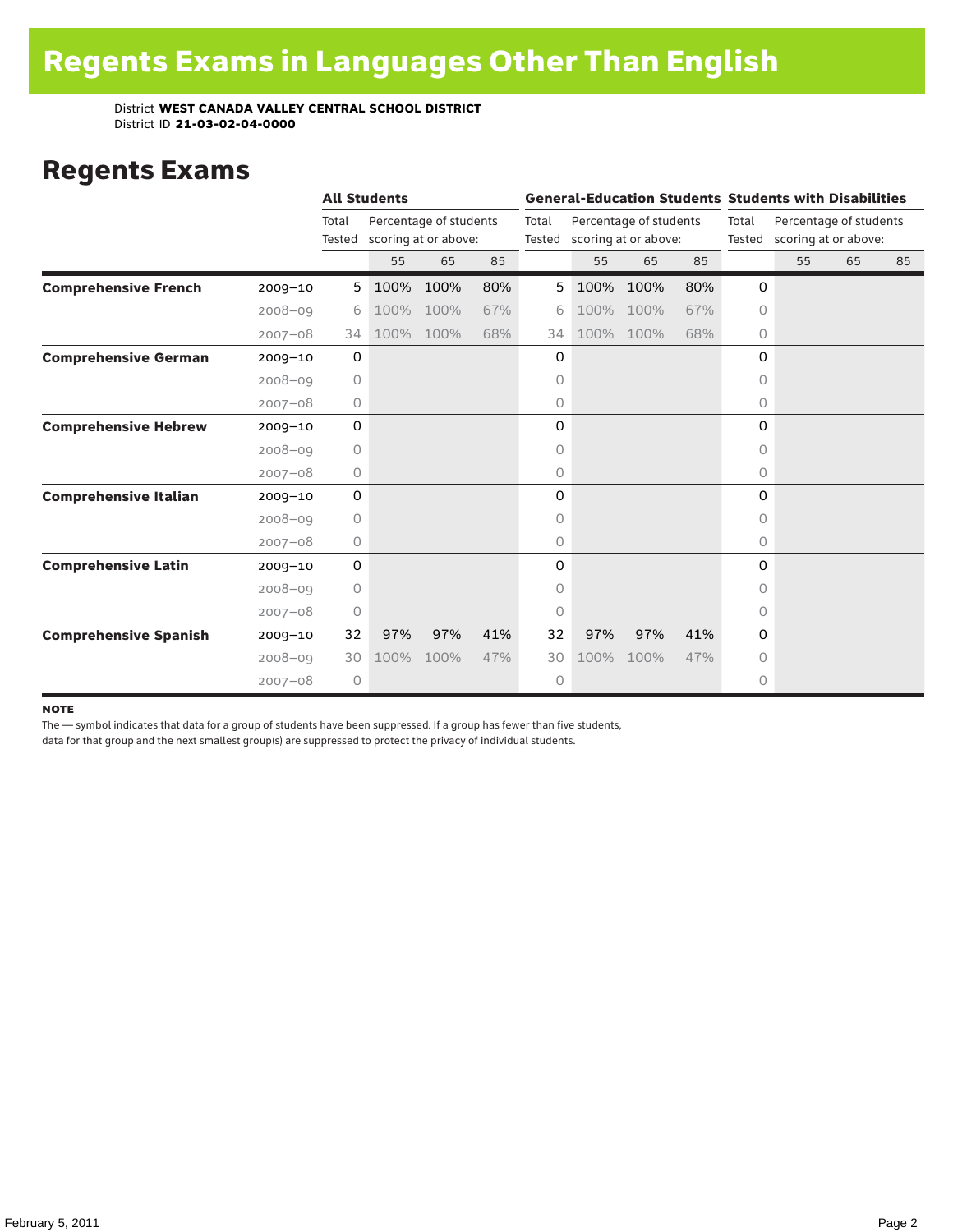# Regents Competency Tests

|                       |             | <b>All Students</b> |                  |                     | <b>General-Education Students Students with Disabilities</b> |                     |                  |
|-----------------------|-------------|---------------------|------------------|---------------------|--------------------------------------------------------------|---------------------|------------------|
|                       |             | <b>Total Tested</b> | Percent Passing: | <b>Total Tested</b> | Percent Passing:                                             | <b>Total Tested</b> | Percent Passing: |
| <b>Mathematics</b>    | $2009 - 10$ | 16                  | 44%              | 0                   |                                                              | 16                  | 44%              |
|                       | $2008 - 09$ | 12                  | 75%              | 0                   |                                                              | 12                  | 75%              |
|                       | $2007 - 08$ | 11                  | 45%              | 0                   |                                                              | 11                  | 45%              |
| <b>Science</b>        | 2009-10     | 5                   | 80%              | 0                   |                                                              | 5                   | 80%              |
|                       | $2008 - 09$ | 6                   | 100%             | 0                   |                                                              | 6                   | 100%             |
|                       | $2007 - 08$ | 4                   |                  | 0                   |                                                              | 4                   |                  |
| <b>Reading</b>        | $2009 - 10$ | 5                   | 40%              | 0                   |                                                              | 5                   | 40%              |
|                       | $2008 - 09$ | 4                   |                  | 0                   |                                                              | 4                   |                  |
|                       | $2007 - 08$ | 8                   | 88%              | 0                   |                                                              | 8                   | 88%              |
| <b>Writing</b>        | 2009-10     | 3                   |                  | 0                   |                                                              | 3                   |                  |
|                       | $2008 - 09$ | 4                   |                  | 0                   |                                                              | 4                   |                  |
|                       | $2007 - 08$ | 8                   | 100%             | 0                   |                                                              | 8                   | 100%             |
| <b>Global Studies</b> | 2009-10     | 0                   |                  | 0                   |                                                              | 0                   |                  |
|                       | $2008 - 09$ | 1                   |                  | 0                   |                                                              | 1                   |                  |
|                       | $2007 - 08$ | 1                   |                  | 0                   |                                                              | $\mathbf 1$         |                  |
| <b>U.S. History</b>   | 2009-10     | 0                   |                  | 0                   |                                                              | $\mathbf 0$         |                  |
| and Government        | $2008 - 09$ | Ω                   |                  | Ω                   |                                                              | $\bigcap$           |                  |
|                       | $2007 - 08$ | 0                   |                  | 0                   |                                                              | 0                   |                  |

#### **NOTE**

The — symbol indicates that data for a group of students have been suppressed. If a group has fewer than five students,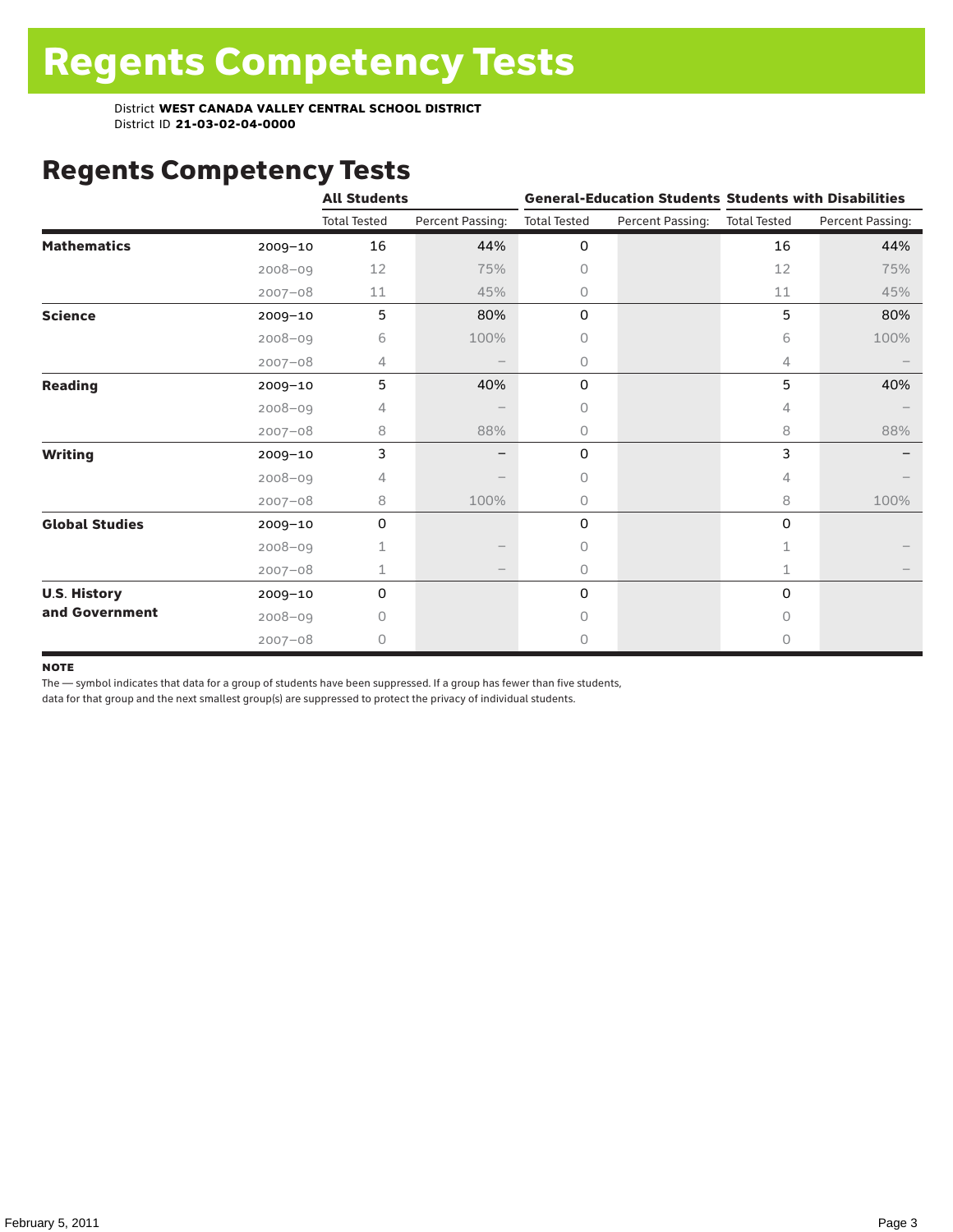# Second Language Proficiency Examinations

|                |             | <b>All Students</b> |                  |                     |                               | <b>General-Education Students Students with Disabilities</b> |                  |  |
|----------------|-------------|---------------------|------------------|---------------------|-------------------------------|--------------------------------------------------------------|------------------|--|
|                |             | <b>Total Tested</b> | Percent Passing: | <b>Total Tested</b> | Percent Passing: Total Tested |                                                              | Percent Passing: |  |
| <b>French</b>  | $2009 - 10$ | 1                   |                  | 1                   |                               | 0                                                            |                  |  |
|                | $2008 - 09$ | 11                  | 100%             | 8                   |                               | 3                                                            |                  |  |
|                | $2007 - 08$ | 13                  | 100%             | 13                  | 100%                          | $\circ$                                                      |                  |  |
| German         | $2009 - 10$ | 0                   |                  | 0                   |                               | $\Omega$                                                     |                  |  |
|                | $2008 - 09$ | 0                   |                  | 0                   |                               | 0                                                            |                  |  |
|                | $2007 - 08$ | 0                   |                  | 0                   |                               | $\Omega$                                                     |                  |  |
| <b>Italian</b> | $2009 - 10$ | 0                   |                  | 0                   |                               | 0                                                            |                  |  |
|                | $2008 - 09$ | 0                   |                  | 0                   |                               | $\Omega$                                                     |                  |  |
|                | $2007 - 08$ | $\Omega$            |                  | 0                   |                               | $\Omega$                                                     |                  |  |
| Latin          | 2009-10     | $\Omega$            |                  | 0                   |                               | 0                                                            |                  |  |
|                | $2008 - 09$ | 0                   |                  | Ω                   |                               | $\Omega$                                                     |                  |  |
|                | $2007 - 08$ | 0                   |                  | 0                   |                               | $\Omega$                                                     |                  |  |
| <b>Spanish</b> | $2009 - 10$ | 52                  | 92%              | 51                  |                               | 1                                                            |                  |  |
|                | $2008 - 09$ | 55                  | 96%              | 52                  |                               | 3                                                            |                  |  |
|                | $2007 - 08$ | 58                  | 86%              | 58                  | 86%                           | $\circ$                                                      |                  |  |

#### **NOTE**

The — symbol indicates that data for a group of students have been suppressed. If a group has fewer than five students,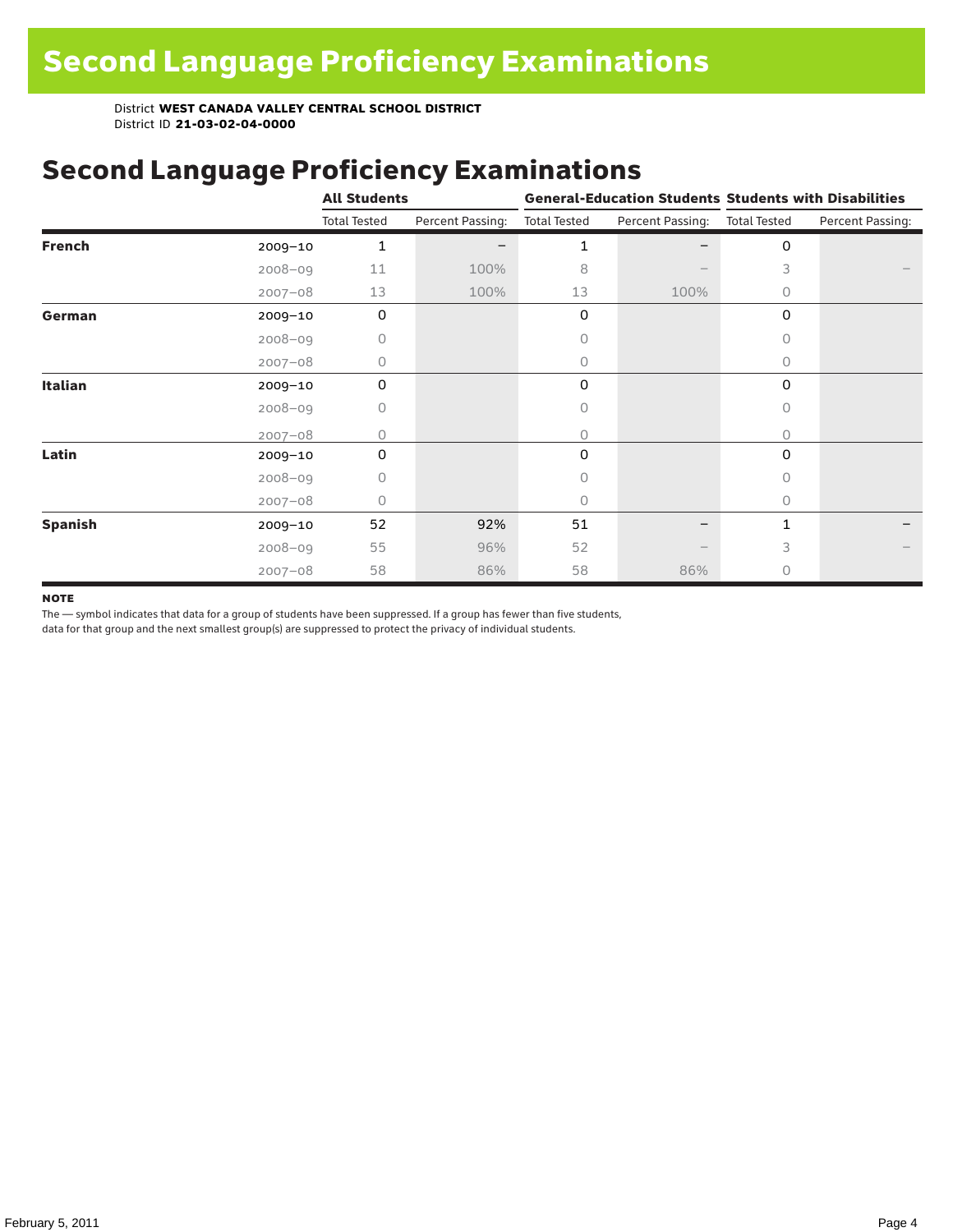### New York State English as a Second Language Achievement Test (NYSESLAT)

|                  |             |                | <b>All Students</b> |                                   |                          |                          |                | <b>General-Education Students</b> |                                   |                   |                          | <b>Students with Disabilities</b> |  |                                   |       |  |
|------------------|-------------|----------------|---------------------|-----------------------------------|--------------------------|--------------------------|----------------|-----------------------------------|-----------------------------------|-------------------|--------------------------|-----------------------------------|--|-----------------------------------|-------|--|
|                  |             | Total          |                     | Percent of students scoring       |                          |                          | Total          |                                   | Percent of students scoring       |                   |                          | Total                             |  | Percent of students scoring       |       |  |
|                  |             |                |                     | Tested in each performance level: |                          |                          |                |                                   | Tested in each performance level: |                   |                          |                                   |  | Tested in each performance level: |       |  |
|                  |             |                |                     | Begin. Interm. Adv.               |                          | Prof.                    |                |                                   | Begin. Interm. Adv.               |                   | Prof.                    |                                   |  | Begin. Interm. Adv.               | Prof. |  |
| <b>Listening</b> | $2009 - 10$ | 0              |                     |                                   |                          |                          | 0              |                                   |                                   |                   |                          | $\mathbf 0$                       |  |                                   |       |  |
| and Speaking     | $2008 - 09$ | $\circ$        |                     |                                   |                          |                          | $\circ$        |                                   |                                   |                   |                          | 0                                 |  |                                   |       |  |
| $(Grades K-1)$   | $2007 - 08$ | 0              |                     |                                   |                          |                          | $\bigcirc$     |                                   |                                   |                   |                          | 0                                 |  |                                   |       |  |
| <b>Reading</b>   | $2009 - 10$ | 0              |                     |                                   |                          |                          | $\mathbf 0$    |                                   |                                   |                   |                          | 0                                 |  |                                   |       |  |
| and Writing      | $2008 - 09$ | 0              |                     |                                   |                          |                          | $\circ$        |                                   |                                   |                   |                          | 0                                 |  |                                   |       |  |
| $(Grades K-1)$   | $2007 - 08$ | 0              |                     |                                   |                          |                          | $\mathsf O$    |                                   |                                   |                   |                          | 0                                 |  |                                   |       |  |
| <b>Listening</b> | $2009 - 10$ | 2              |                     |                                   |                          | $\overline{\phantom{0}}$ | $\overline{c}$ |                                   |                                   |                   |                          | 0                                 |  |                                   |       |  |
| and Speaking     | $2008 - 09$ | $\perp$        |                     |                                   |                          |                          | 1              |                                   |                                   |                   | $\qquad \qquad -$        | 0                                 |  |                                   |       |  |
| $(Grades 2-4)$   | $2007 - 08$ | $\overline{2}$ |                     |                                   | $\overline{\phantom{0}}$ | $\qquad \qquad -$        | $\overline{2}$ | $\overline{\phantom{0}}$          | $\overline{\phantom{0}}$          |                   | $\qquad \qquad -$        | 0                                 |  |                                   |       |  |
| <b>Reading</b>   | $2009 - 10$ | $\overline{c}$ |                     |                                   |                          | $\overline{\phantom{0}}$ | $\overline{c}$ |                                   |                                   |                   | $\qquad \qquad -$        | 0                                 |  |                                   |       |  |
| and Writing      | $2008 - 09$ | 1              |                     |                                   |                          | $\qquad \qquad -$        | 1              |                                   |                                   |                   | $\qquad \qquad -$        | 0                                 |  |                                   |       |  |
| (Grades $2-4$ )  | $2007 - 08$ | 2              |                     |                                   |                          | $\overline{\phantom{0}}$ | 2              |                                   |                                   |                   | $\qquad \qquad -$        | 0                                 |  |                                   |       |  |
| <b>Listening</b> | $2009 - 10$ | 0              |                     |                                   |                          |                          | 0              |                                   |                                   |                   |                          | 0                                 |  |                                   |       |  |
| and Speaking     | $2008 - 09$ | $\overline{2}$ |                     |                                   |                          |                          | $\overline{2}$ |                                   |                                   |                   |                          | 0                                 |  |                                   |       |  |
| $(Grades 5-6)$   | $2007 - 08$ | $\mathbf 1$    |                     |                                   |                          |                          | $\mathbf 1$    |                                   |                                   |                   |                          | 0                                 |  |                                   |       |  |
| <b>Reading</b>   | 2009-10     | 0              |                     |                                   |                          |                          | $\mathsf 0$    |                                   |                                   |                   |                          | 0                                 |  |                                   |       |  |
| and Writing      | $2008 - 09$ | $\overline{2}$ |                     |                                   |                          |                          | $\overline{c}$ |                                   |                                   |                   |                          | 0                                 |  |                                   |       |  |
| $(Grades 5-6)$   | $2007 - 08$ | $\perp$        |                     |                                   |                          | $\overline{\phantom{0}}$ | $\mathbf 1$    |                                   |                                   |                   | $\qquad \qquad -$        | 0                                 |  |                                   |       |  |
| <b>Listening</b> | $2009 - 10$ | $\mathbf{1}$   |                     |                                   |                          | —                        | $\mathbf{1}$   |                                   |                                   |                   | $\qquad \qquad -$        | 0                                 |  |                                   |       |  |
| and Speaking     | $2008 - 09$ | 2              |                     |                                   |                          |                          | 1              |                                   |                                   |                   |                          | 1                                 |  |                                   |       |  |
| $(Grades 7-8)$   | $2007 - 08$ | 3              |                     |                                   |                          | $\qquad \qquad -$        | $\overline{2}$ |                                   |                                   |                   | $\qquad \qquad -$        | 1                                 |  |                                   |       |  |
| <b>Reading</b>   | $2009 - 10$ | 1              |                     |                                   |                          | $\overline{\phantom{0}}$ | 1              |                                   |                                   |                   | $\overline{\phantom{0}}$ | 0                                 |  |                                   |       |  |
| and Writing      | $2008 - 09$ | $\overline{2}$ |                     |                                   |                          | $\qquad \qquad -$        | 1              |                                   |                                   |                   |                          | 1                                 |  |                                   |       |  |
| $(Grades 7-8)$   | $2007 - 08$ | 3              |                     |                                   | $\overline{\phantom{0}}$ | $\qquad \qquad -$        | $\overline{2}$ |                                   |                                   |                   | $\qquad \qquad -$        | $\mathbf 1$                       |  |                                   |       |  |
| <b>Listening</b> | $2009 - 10$ | 2              | -                   |                                   | $\overline{\phantom{0}}$ | $\qquad \qquad -$        | 2              | $\overline{\phantom{0}}$          | ÷,                                | -                 | $\qquad \qquad -$        | 0                                 |  |                                   |       |  |
| and Speaking     | $2008 - 09$ | $\overline{2}$ |                     |                                   |                          | $\overline{\phantom{0}}$ | 1              |                                   |                                   |                   | $\qquad \qquad -$        | 1                                 |  |                                   |       |  |
| $(Grades g-12)$  | $2007 - 08$ | $\overline{2}$ | -                   |                                   | $\qquad \qquad -$        | $\qquad \qquad -$        | 1              |                                   |                                   | $\qquad \qquad -$ | $\qquad \qquad -$        | 1                                 |  |                                   |       |  |
| <b>Reading</b>   | $2009 - 10$ | $\overline{c}$ |                     |                                   | −                        | $\overline{\phantom{0}}$ | $\overline{c}$ |                                   |                                   |                   | $\overline{\phantom{0}}$ | 0                                 |  |                                   |       |  |
| and Writing      | $2008 - 09$ | $\overline{2}$ |                     |                                   |                          | —                        | 1              |                                   |                                   |                   |                          | 1                                 |  |                                   |       |  |
| $(Grades g-12)$  | $2007 - 08$ | $\overline{2}$ |                     |                                   |                          |                          | 1              |                                   |                                   |                   |                          | $\mathbf 1$                       |  |                                   |       |  |

#### **NOTE**

The — symbol indicates that data for a group of students have been suppressed. If a group has fewer than five students,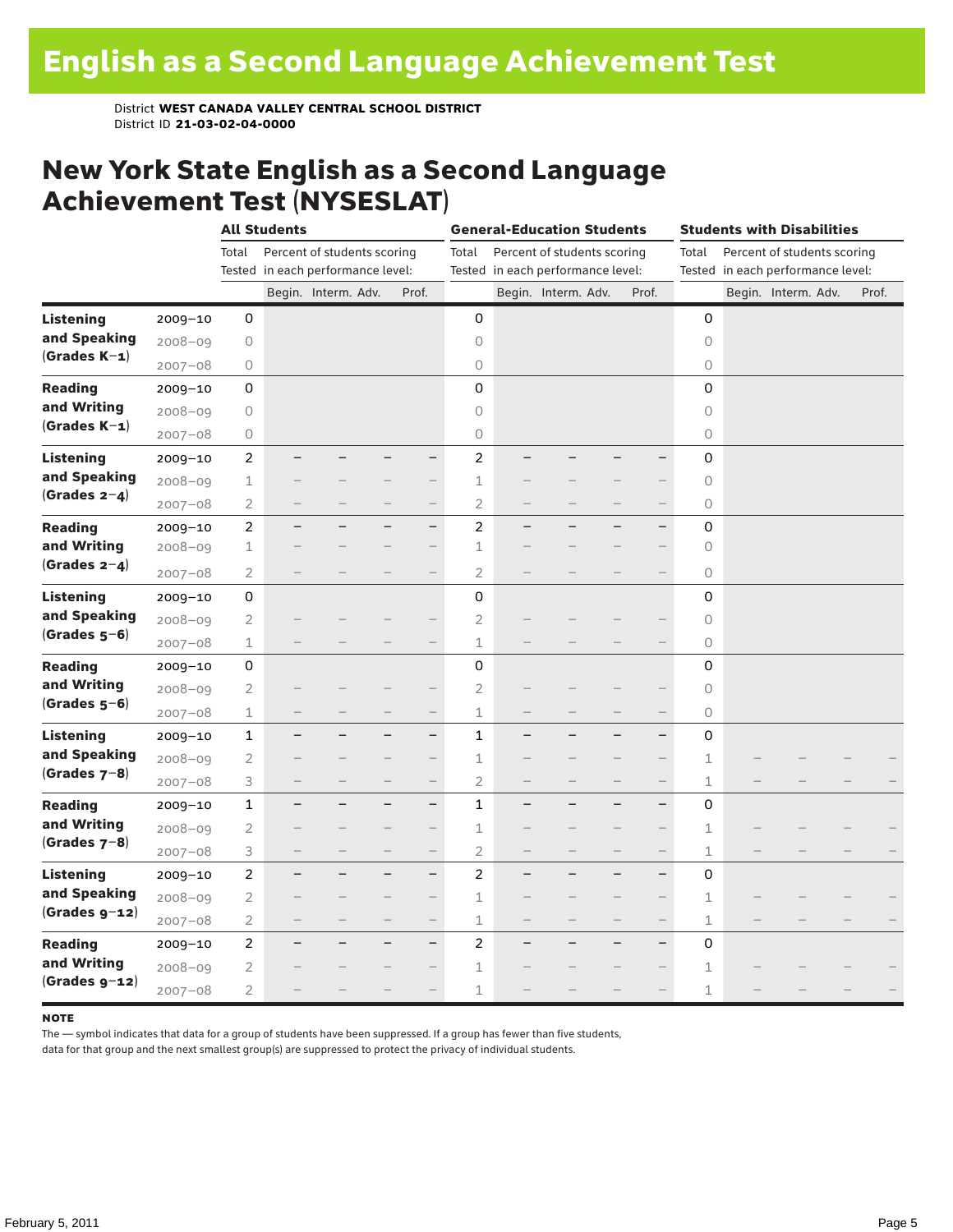### Statewide 2008–09 Results on the National Assessment of Educational Progress (NAEP)

|                            | % Below Basic | % Basic | % Proficient | % Advanced |  |
|----------------------------|---------------|---------|--------------|------------|--|
| <b>Grade 4 Reading</b>     | 29%           | 35%     | 27%          | 9%         |  |
| <b>Grade 8 Reading</b>     | 25%           | 41%     | 30%          | 3%         |  |
| <b>Grade 4 Mathematics</b> | 17%           | 43%     | 35%          | 5%         |  |
| <b>Grade 8 Mathematics</b> | 27%           | 39%     | 26%          | 8%         |  |

### Statewide 2008–09 NAEP Participation Rates for LEP Students and Students with Disabilities

|                                   | <b>Participation Rate</b> |
|-----------------------------------|---------------------------|
| <b>Grade 4 Reading</b>            |                           |
| Limited English Proficient        | 78%                       |
| <b>Students with Disabilities</b> | 69%                       |
| <b>Grade 8 Reading</b>            |                           |
| Limited English Proficient        | 53%                       |
| <b>Students with Disabilities</b> | 61%                       |
| <b>Grade 4 Mathematics</b>        |                           |
| Limited English Proficient        | 90%                       |
| <b>Students with Disabilities</b> | 88%                       |
| <b>Grade 8 Mathematics</b>        |                           |
| Limited English Proficient        | 80%                       |
| <b>Students with Disabilities</b> | 82%                       |

#### **NOTE**

The National Assessment of Educational Progress (NAEP), developed in 1969, is a nationally representative assessment of the performance of United States' students in mathematics, reading, science, writing, the arts, civics, economics, geography, and U.S. history. Teachers, principals, parents, policymakers, and researchers use NAEP results to assess progress and develop ways to improve education in the United States.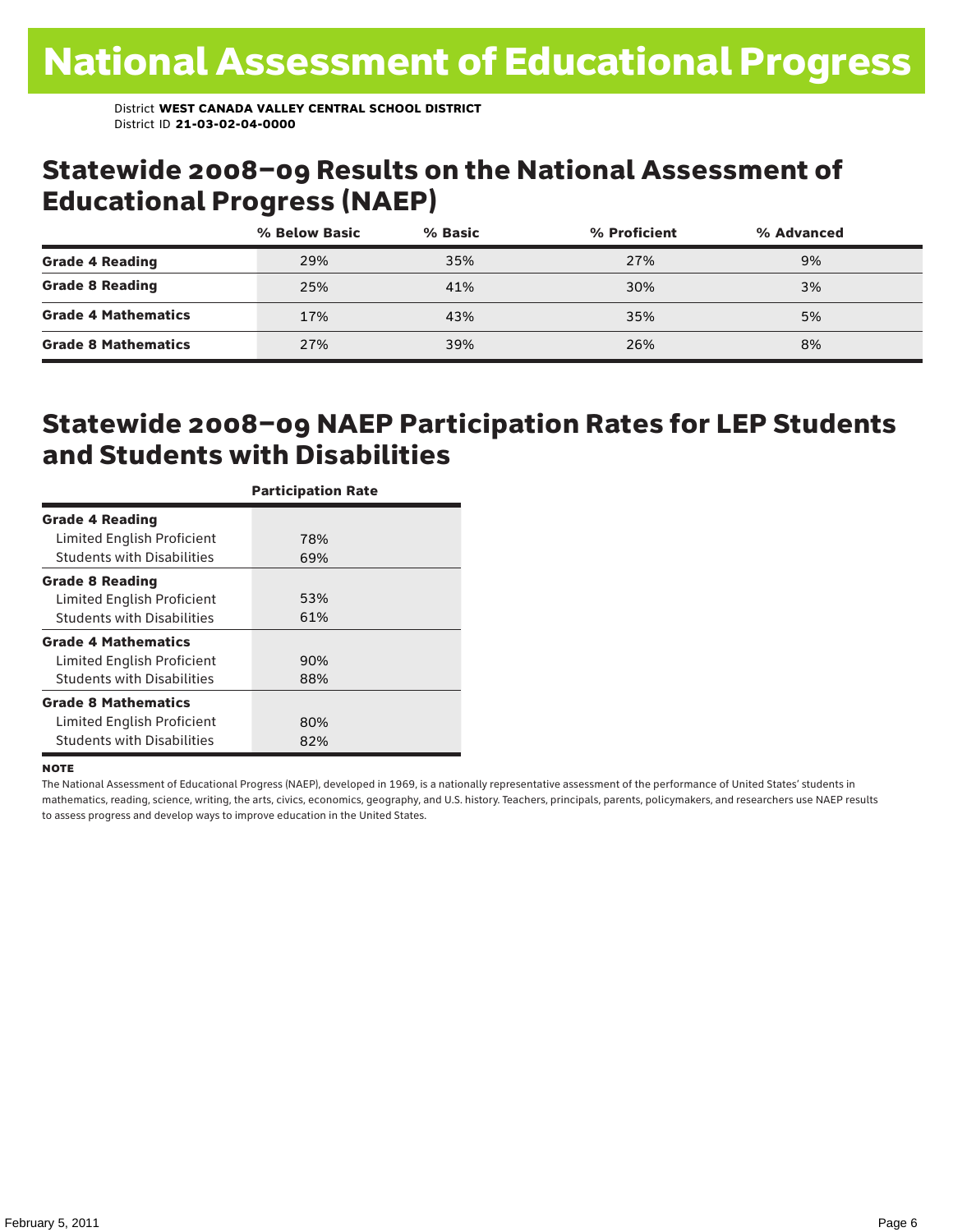# Elementary/Middle-Level Social Studies 2009–10

|                                   | <b>All Students</b>                                         |    |     |       |                                                    |    | <b>General-Education Students</b> |  |  |                                                             |  | <b>Students with Disabilities</b> |  |  |                |  |  |
|-----------------------------------|-------------------------------------------------------------|----|-----|-------|----------------------------------------------------|----|-----------------------------------|--|--|-------------------------------------------------------------|--|-----------------------------------|--|--|----------------|--|--|
|                                   | Percentage of students<br>Total<br>Tested scoring at level: |    |     | Total | Percentage of students<br>Tested scoring at level: |    |                                   |  |  | Percentage of students<br>Total<br>Tested scoring at level: |  |                                   |  |  |                |  |  |
|                                   |                                                             |    |     |       | 4                                                  |    |                                   |  |  | 4                                                           |  |                                   |  |  | $\overline{4}$ |  |  |
| <b>Elementary</b><br><b>Level</b> | 56                                                          | 4% | 7%  | 43%   | 46%                                                | 53 |                                   |  |  |                                                             |  |                                   |  |  |                |  |  |
| <b>Middle Level</b>               | 68                                                          | 0% | 12% | 66%   | 22%                                                | 65 |                                   |  |  |                                                             |  |                                   |  |  |                |  |  |

### 2006 Total Cohort Performance on Regents Exams After Four Years

|                                        | <b>All Students</b>     |           |                                                    |     |  | <b>General-Education Students</b> |                                    |     |              |  | <b>Students with Disabilities</b>                           |           |    |              |  |  |
|----------------------------------------|-------------------------|-----------|----------------------------------------------------|-----|--|-----------------------------------|------------------------------------|-----|--------------|--|-------------------------------------------------------------|-----------|----|--------------|--|--|
|                                        | Cohort<br>$\circ$<br>一山 |           | Percentage of<br>students scoring:<br>65-84 85-100 |     |  |                                   | Percentage of<br>students scoring: |     |              |  | Cohort<br>들<br>Percentage of<br>ā<br>훕<br>students scoring: |           |    |              |  |  |
|                                        |                         | $55 - 64$ |                                                    |     |  |                                   | $55 - 64$                          |     | 65-84 85-100 |  |                                                             | $55 - 64$ |    | 65-84 85-100 |  |  |
| <b>Global History</b><br>and Geography | 71                      | 4%        | 46%                                                | 37% |  | 65                                | 5%                                 | 51% | 40%          |  | 6                                                           | 0%        | 0% | 0%           |  |  |
| <b>U.S. History</b><br>and Government  | 71                      | 0%        | 15%                                                | 75% |  | 65                                | 0%                                 | 17% | 82%          |  | 6                                                           | 0%        | 0% | 0%           |  |  |
| <b>Science</b>                         | 71                      | 0%        | 52%                                                | 39% |  | 65                                | 0%                                 | 57% | 43%          |  | 6                                                           | 0%        | 0% | 0%           |  |  |

# New York State Alternate Assessments (NYSAA) 2009–10

|                         | <b>All Students</b> |                                                |               |   |   |  |  |  |  |  |  |
|-------------------------|---------------------|------------------------------------------------|---------------|---|---|--|--|--|--|--|--|
|                         | Total               | Number of students scoring<br>Tested at Level: |               |   |   |  |  |  |  |  |  |
|                         |                     | 1                                              | $\mathcal{P}$ | 3 | 4 |  |  |  |  |  |  |
| <b>Elementary Level</b> |                     |                                                |               |   |   |  |  |  |  |  |  |
| Social Studies          | 0                   |                                                |               |   |   |  |  |  |  |  |  |
| <b>Middle Level</b>     |                     |                                                |               |   |   |  |  |  |  |  |  |
| Social Studies          | $\mathbf{1}$        |                                                |               |   |   |  |  |  |  |  |  |
| <b>Secondary Level</b>  |                     |                                                |               |   |   |  |  |  |  |  |  |
| English Language Arts   | O                   |                                                |               |   |   |  |  |  |  |  |  |
| <b>Mathematics</b>      | O                   |                                                |               |   |   |  |  |  |  |  |  |
| <b>Social Studies</b>   | O                   |                                                |               |   |   |  |  |  |  |  |  |
| Science                 | Ω                   |                                                |               |   |   |  |  |  |  |  |  |

The New York State Alternate Assessment (NYSAA) is for students with severe cognitive disabilities. Results for students taking the NYSAA in English language arts, mathematics, and science at the elementary and middle levels are available in the *Accountability and Overview Report* part of *The New York State Report Card*.

The — symbol indicates that data for a group of students have been suppressed. If a group has fewer than five students, data for that group and the next smallest group(s) are suppressed to protect the privacy of individual students.

**NOTE**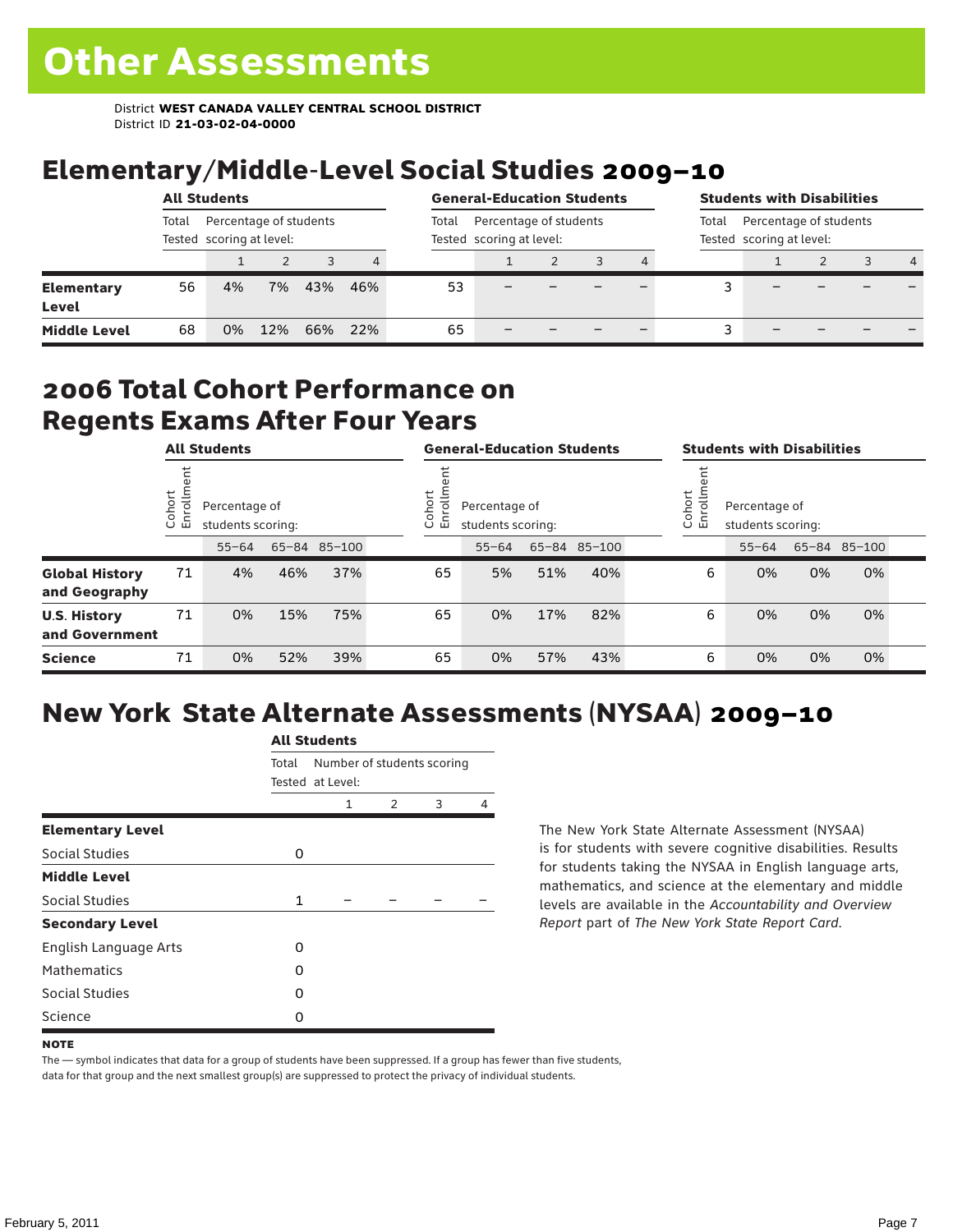# High School Completers

|                                    |             | <b>All Students</b>   |                            |                       | <b>General-Education Students</b> | <b>Students with Disabilities</b> |                            |
|------------------------------------|-------------|-----------------------|----------------------------|-----------------------|-----------------------------------|-----------------------------------|----------------------------|
|                                    |             | Number<br>of Students | Percentage<br>of Graduates | Number<br>of Students | Percentage<br>of Graduates        | Number<br>of Students             | Percentage<br>of Graduates |
| <b>Total Graduates</b>             | $2009 - 10$ | 63                    |                            | 63                    |                                   | 0                                 |                            |
|                                    | $2008 - 09$ | 66                    |                            | 60                    |                                   | 6                                 |                            |
|                                    | $2007 - 08$ | 71                    |                            | 66                    |                                   | 5                                 |                            |
| <b>Receiving a Regents Diploma</b> | $2009 - 10$ | 59                    | 94%                        | 59                    | 94%                               | $\Omega$                          |                            |
|                                    | $2008 - 09$ | 57                    | 86%                        | 55                    | 92%                               | 2                                 | 33%                        |
|                                    | $2007 - 08$ | 66                    | 93%                        | 64                    | 97%                               | $\overline{2}$                    | 40%                        |
| <b>Receiving a Regents Diploma</b> | 2009-10     | 35                    | 56%                        | 35                    | 56%                               | $\Omega$                          |                            |
| with Advanced Designation          | $2008 - 09$ | 35                    | 53%                        | 35                    | 58%                               | $\Omega$                          | $0\%$                      |
|                                    | $2007 - 08$ | 32                    | 45%                        | 32                    | 48%                               | $\bigcap$                         | $0\%$                      |
| <b>Receiving an</b>                | $2009 - 10$ | 6                     | N/A                        | 0                     |                                   | 6                                 | N/A                        |
| <b>Individualized Education</b>    | $2008 - 09$ | 5                     | N/A                        | 0                     |                                   | 5                                 | N/A                        |
| Program (IEP) Diploma              | $2007 - 08$ | 3                     | N/A                        | 0                     |                                   | 3                                 | N/A                        |

NOTE Students receiving Regents diplomas and Regents diplomas with advanced designation are considered graduates; recipients of IEP diplomas are not.

# High School Noncompleters

|                              |             | <b>All Students</b>   |                           |                       | <b>General-Education Students</b> | <b>Students with Disabilities</b> |                           |  |
|------------------------------|-------------|-----------------------|---------------------------|-----------------------|-----------------------------------|-----------------------------------|---------------------------|--|
|                              |             | Number<br>of Students | Percentage<br>of Students | Number<br>of Students | Percentage<br>of Students         | Number<br>of Students             | Percentage<br>of Students |  |
| <b>Dropped Out</b>           | $2009 - 10$ | 1                     | 0%                        |                       | 0%                                | 0                                 | 0%                        |  |
|                              | $2008 - 09$ | 4                     | $1\%$                     | 3                     | $1\%$                             |                                   | 2%                        |  |
|                              | $2007 - 08$ | 9                     | 2%                        | 6                     | 2%                                | 3                                 | 6%                        |  |
| <b>Entered Approved High</b> | $2009 - 10$ | 6                     | 2%                        | $\mathfrak{p}$        | 1%                                | 4                                 | 11%                       |  |
| <b>School Equivalency</b>    | $2008 - 09$ |                       | $0\%$                     |                       | $0\%$                             | 0                                 | $0\%$                     |  |
| <b>Preparation Program</b>   | $2007 - 08$ | 2                     | $1\%$                     | 2                     | $1\%$                             | $\circ$                           | $0\%$                     |  |
| <b>Total Noncompleters</b>   | $2009 - 10$ | 7                     | 2%                        | 3                     | 1%                                | 4                                 | 11%                       |  |
|                              | $2008 - 09$ | 5                     | $1\%$                     | 4                     | $1\%$                             |                                   | 2%                        |  |
|                              | $2007 - 08$ | 11                    | 3%                        | 8                     | 2%                                | 3                                 | 6%                        |  |

# Post-secondary Plans of 2009–10 Completers

|                                | <b>All Students</b>   |                           | <b>General-Education Students</b> |                           | <b>Students with Disabilities</b> |                           |
|--------------------------------|-----------------------|---------------------------|-----------------------------------|---------------------------|-----------------------------------|---------------------------|
|                                | Number<br>of Students | Percentage<br>of Students | Number<br>of Students             | Percentage<br>of Students | Number<br>of Students             | Percentage<br>of Students |
| To 4-year College              | 24                    | 35%                       | 24                                | 38%                       | 0                                 | 0%                        |
| To 2-year College              | 31                    | 45%                       | 31                                | 49%                       | 0                                 | 0%                        |
| <b>To Other Post-secondary</b> | 0                     | 0%                        | 0                                 | 0%                        | O                                 | 0%                        |
| <b>To the Military</b>         |                       | 1%                        |                                   | 2%                        | 0                                 | 0%                        |
| <b>To Employment</b>           | 9                     | 13%                       | 4                                 | 6%                        | 5                                 | 83%                       |
| <b>To Adult Services</b>       | 0                     | 0%                        | 0                                 | 0%                        | O                                 | 0%                        |
| <b>To Other Known Plans</b>    | 4                     | 6%                        | 3                                 | 5%                        |                                   | 17%                       |
| <b>Plan Unknown</b>            | 0                     | 0%                        | 0                                 | 0%                        | O                                 | 0%                        |